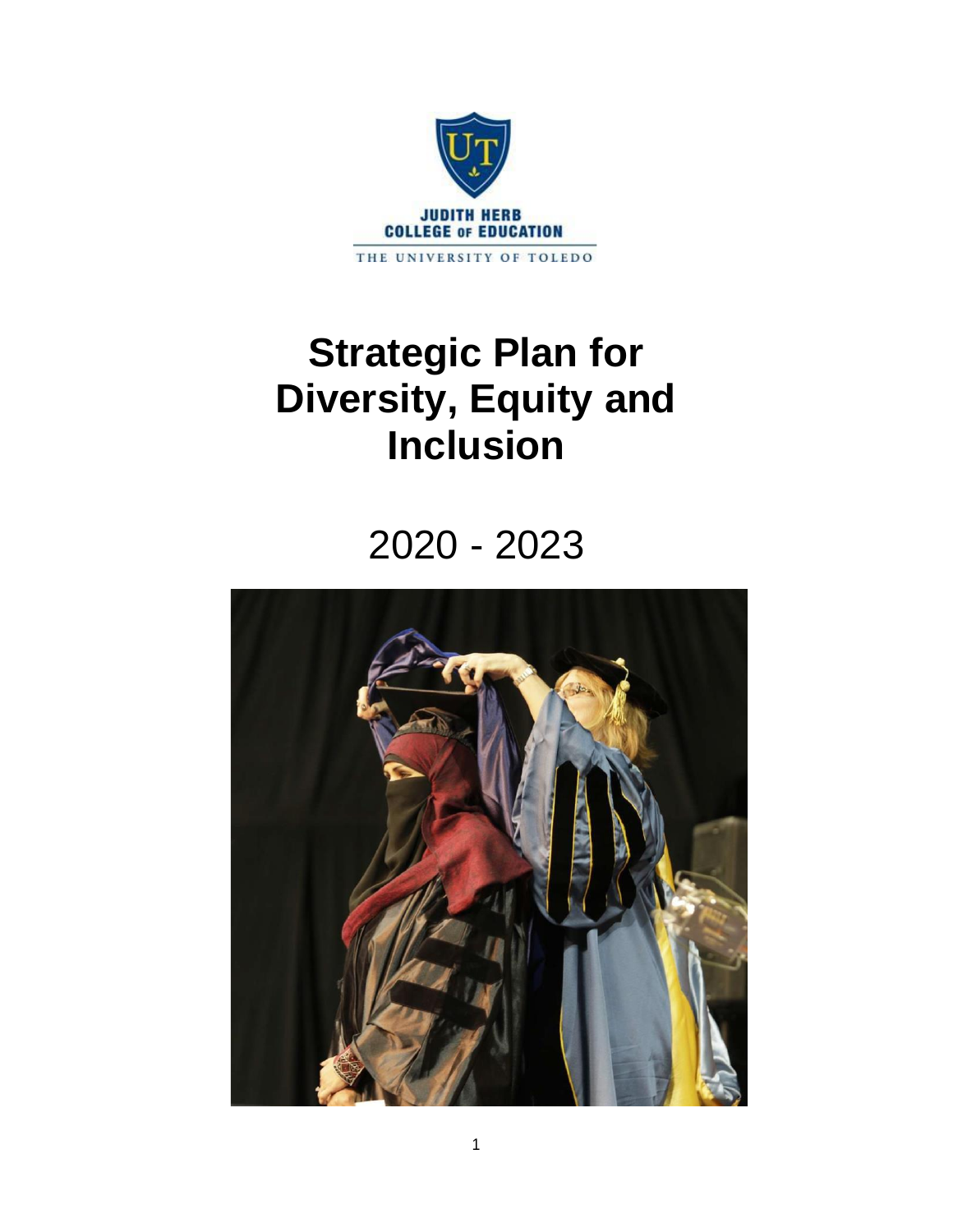## **Table of Contents**

| L.   |                                                          |
|------|----------------------------------------------------------|
| Ш.   |                                                          |
| III. |                                                          |
|      |                                                          |
|      | V. What we mean by Diversity, Equity and Inclusion 5     |
| VI.  |                                                          |
| VII. |                                                          |
|      | VIII. University of Toledo Ethnic Description Appendix 1 |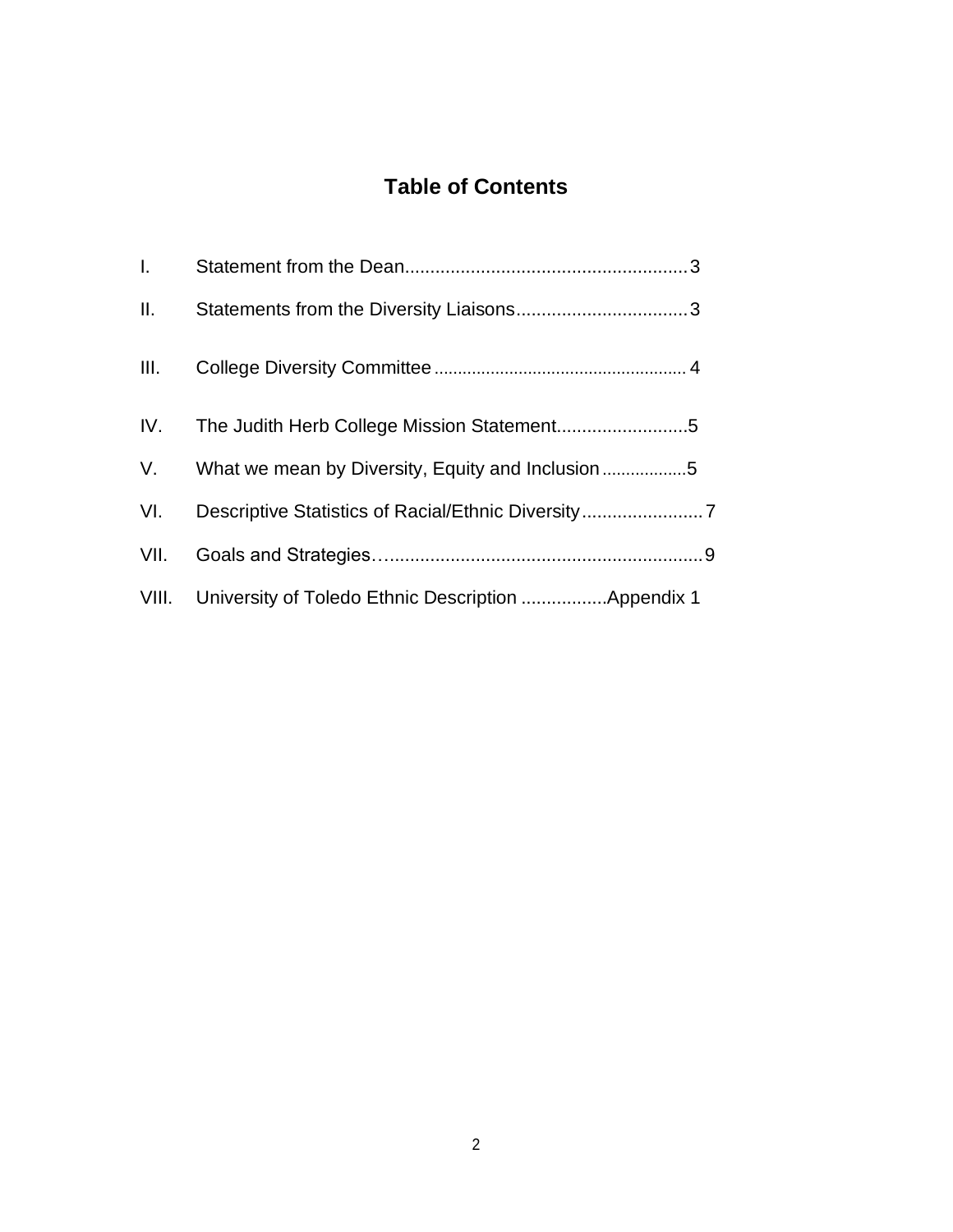## **Statement from the Dean**

The faculty and staff of the Judith Herb College of Education are committed to ensuring that the College reflects an inclusive setting where all individuals, ideas, and perspectives are not only respected, but flourish. As a formal institution of teaching and learning, we aspire to be inviting to all students and to value the differences among us.

The Diversity Plan provides a framework whereby each member of the college is committed to treating every person with dignity and respect. We are dedicated to make the college a place where everyone's voice is heard, every story has meaning, and individual significance and educational excellence can flourish.

By truly valuing each other, we honor ourselves and our collective work.

*Raymond Witte, Ph.D. Dean, Judith Herb College of Education*

## **Statement from the Diversity Liaison**

Diversity, equity, culturally responsive teaching, and creating optimal learning environments for all students—particularly youth marginalized in school and university settings—are the focus of my research, central to the courses I teach, and inform my services to the university and profession. Based on my own transdisciplinary research and the work of the many scholars committed to promoting students' learning and well-being, it is evident that students will be motivated to learn, to act, and grow into their professional careers if their basic needs of competence, belonging, and autonomy are met in the context of their professional education. As the Diversity Inclusion officer for JHCOE, I am committed to working with the College Diversity Committee, the Dean, and the University Office of Diversity and Inclusion to ensure that we make every effort to meet the academic and socioemotional needs of all our students.

*Revathy Kumar, Ph.D. Diversity Liaison, Judith Herb College of Education*

## **Statement from the Outgoing Diversity Liaison**

When I was invited to serve as our college's inclusion officer I was honored and quickly agreed. Including everyone is such an important goal and one that is particularly dear to people in a college of education. All is a goal throughout our work. Now with this plan for supporting diversity in our college, we are launching an open conversation about what it means to be inclusive as a college and what steps we might take to get there. All of us have so much to learn from each other and so many ways to contribute. Planning for diversity is the perfect opportunity for us to think and work together.

*Rebecca Schneider, Ph.D. Outgoing Diversity Liaison, Judith Herb College of Education*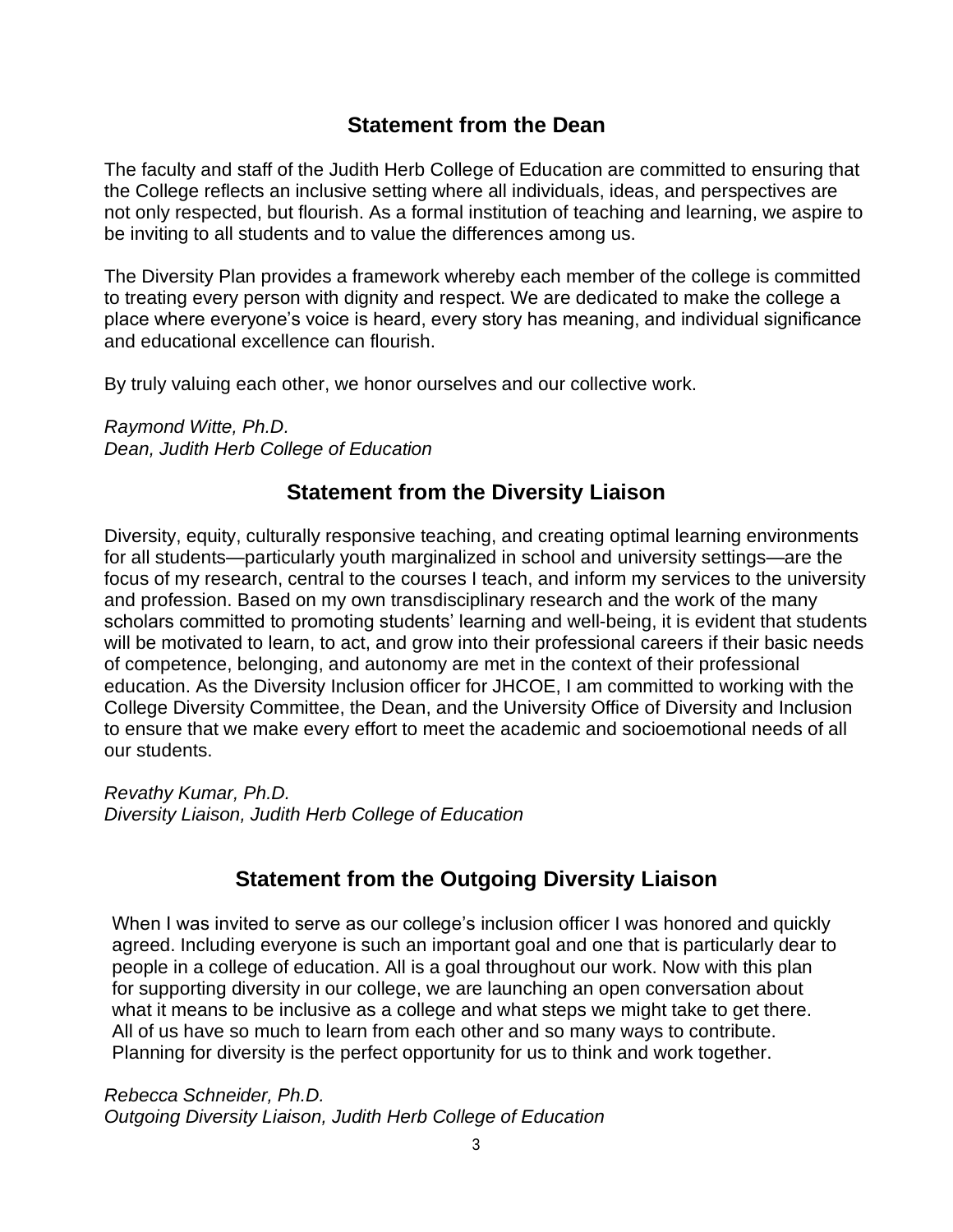## **College Diversity Committee**

- Rhonda Aguiton, Co-Chair, Assistant Lecturer, Department of Teacher Education
- Amerah Archer, Secretary, Graduate Student, Department of Teacher **Education**
- Aaron Baker, Co-Chair, Graduate Student, Department of Educational Foundations and Leadership
- Susanne Garza, Staff Member, Student Services
- Lynne Hamer, Professor, Department of Educational Foundations and Leadership
- Revathy Kumar, Diversity Liaison, Professor, Department of Educational Foundations and Leadership
- Rebecca Schneider, Outgoing Diversity Liaison, Professor and Department Chair, Department of Curriculum and Instruction
- Christopher Scott, Graduate Student, Department of Educational Foundations and Leadership
- Shujuan Wang, Graduate Student, Department of Educational Foundations and Leadership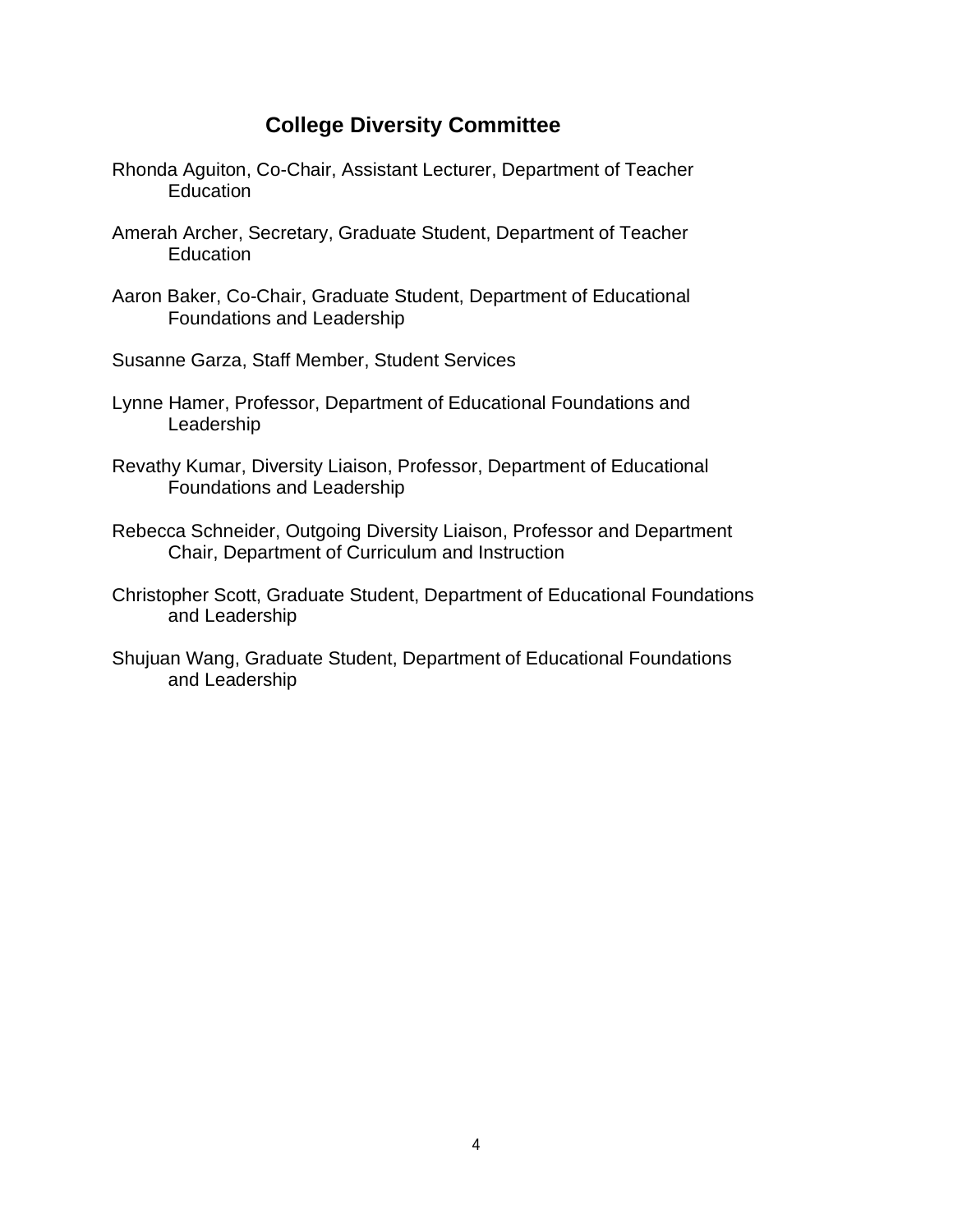### **The Judith Herb College Mission Statement**

The mission of the Judith Herb College of Education at The University of Toledo is to prepare educators, instructional leaders, and scholars who are capable of constructing and sustaining effective learning environments through the development and practice of innovative educational theories and pedagogical approaches.

## **What We Mean by Diversity, Equity and Inclusion**

The JHCOE Diversity Committee (DC) has created the JHCOE Diversity Plan (DP) within the context of the UToledo *Strategic Plan for Diversity, Inclusion and Equity* [\(https://www.utoledo.edu/diversity/diversity-plan/](https://www.utoledo.edu/diversity/diversity-plan/) ) and following the definitions provided in that plan. The committee also aligned the UToledo plan and the committee plan with Banks' (1991) "dimensions of multicultural education," which remains arguably the best model for institutions seeking to develop a comprehensive, coordinated approach to diversity, inclusion and equity.<sup>1</sup> See Figure 1.





<sup>1</sup> Banks, J. A. (1991). Teaching multicultural literacy to teachers. *Teaching Education*, *4*(1), 133-142.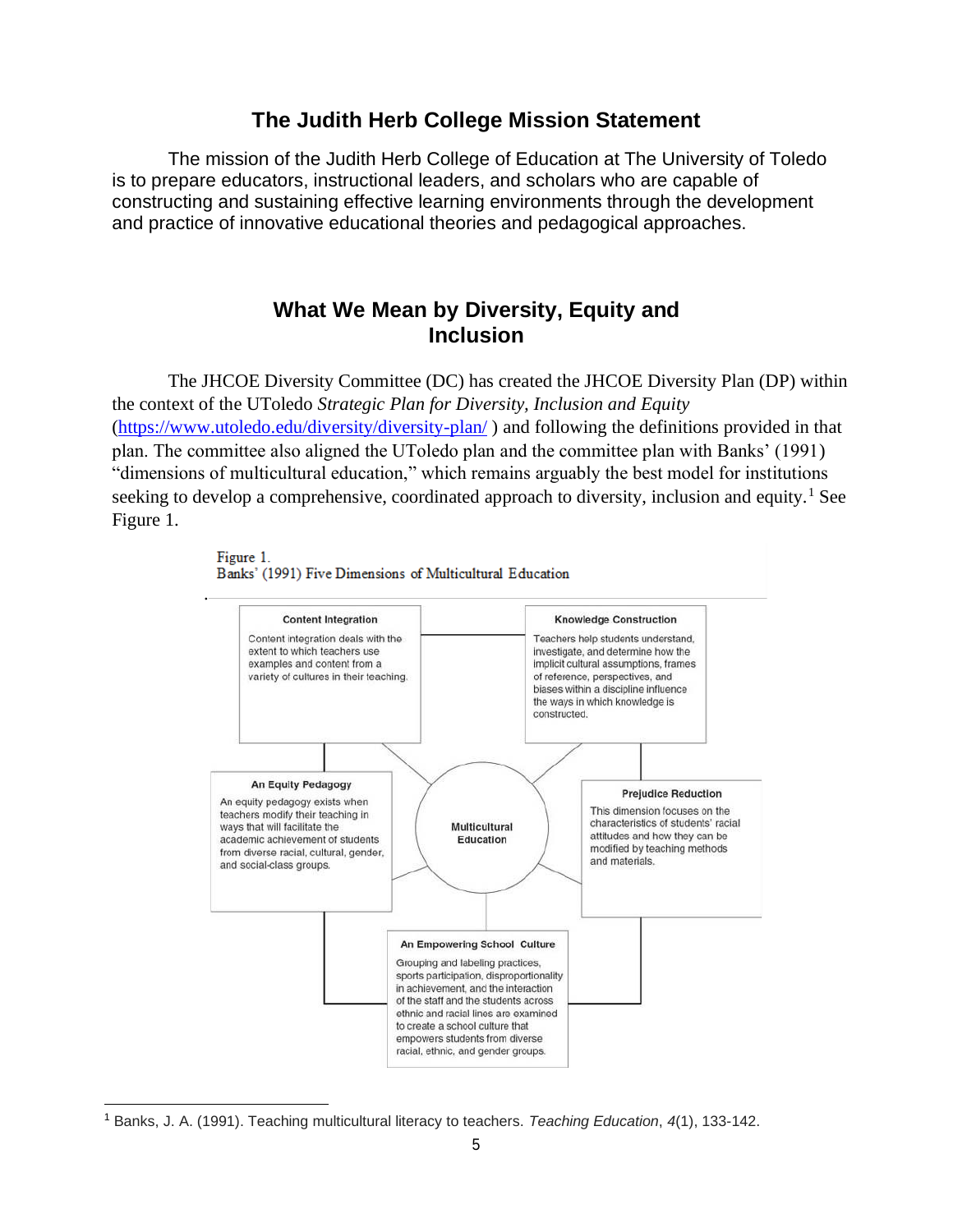**Diversity.** "Diversity is a core value of The University of Toledo. As a scholarly community that encourages diversity of thought as reflected in our broad array of disciplines, we embrace the many things in life that makes us different. The University welcomes people of all racial, ethnic, cultural, socioeconomic, national and international backgrounds. We embrace diversity of pedagogy, religion, age, ability, sexual orientation, gender identity/expression and political affiliation. Diversity is essential to our ability to survive and thrive. Every individual is a necessary asset, and we demonstrate this every day in our policies, practices and operating procedures" (UToledo *Strategic Plan for Diversity, Equity and Inclusion, 2020-2023*, p. 4; retrieve at [https://www.utoledo.edu/diversity/diversity-plan/docs/diversity-plan.pdf\)](https://www.utoledo.edu/diversity/diversity-plan/docs/diversity-plan.pdf).

**Equity.** "The concept of equity differs from that of equality by prioritizing fairness over sameness. In this framework, we recognize that we do not all arrive on campus with the same resources, which in turn creates different experiences and may exacerbate existing inequities. The practice of equity equalizes the playing field. In order to create an equitable campus, we must carefully assess the diverse needs of students, faculty and staff so that we can provide them with the individualized resources they need to be successful and remove institutional barriers that limit achievement" (UToledo *Strategic Plan for Diversity, Equity and Inclusion, 2020-2023*, p. 4; retrieve at <https://www.utoledo.edu/diversity/diversity-plan/docs/diversity-plan.pdf> ).

**Inclusion.** "An inclusive environment provides opportunity for full participation in the classroom and on campus by each of its members. The inclusive university embraces differences and fosters a sense of belonging among all its members, including faculty, staff, students and the community" (UToledo *Strategic Plan for Diversity, Equity and Inclusion, 2020-2023*, p. 4; retrieve at <https://www.utoledo.edu/diversity/diversity-plan/docs/diversity-plan.pdf> ).

To this toolbox of terms, we add the definitions from Banks' (1991) model (**content integration, knowledge construction, empowering school culture, equity pedagogy,** and **prejudice reduction** (see figure 1), as well as **anti-bias** and **antiracism**:

**Anti-bias.** Derman-Sparks and the ABC Task Force provided an early and lasting definition of antibias education as "an active/activist approach to challenging prejudice, stereotyping, bias, and the isms" (p. 3).  $2^{\circ}$ 

**Antiracism**. Kendi (2019) defined antiracism as "the collection of antiracist policies that lead to racial equity which are substantiated by antiracist ideas." Kendi elaborated that policies can be written and unwritten, and policies set standards, create norms, and either break or build barriers.<sup>3</sup>

<sup>2</sup> Derman-Sparks, L. (2006). the ABC Task Force.(1989). *Anti-bias curriculum: Tools for empowering young children*, *10*.

<sup>3</sup> Kendi, I. X. (2019). *How to be an antiracist*. One world.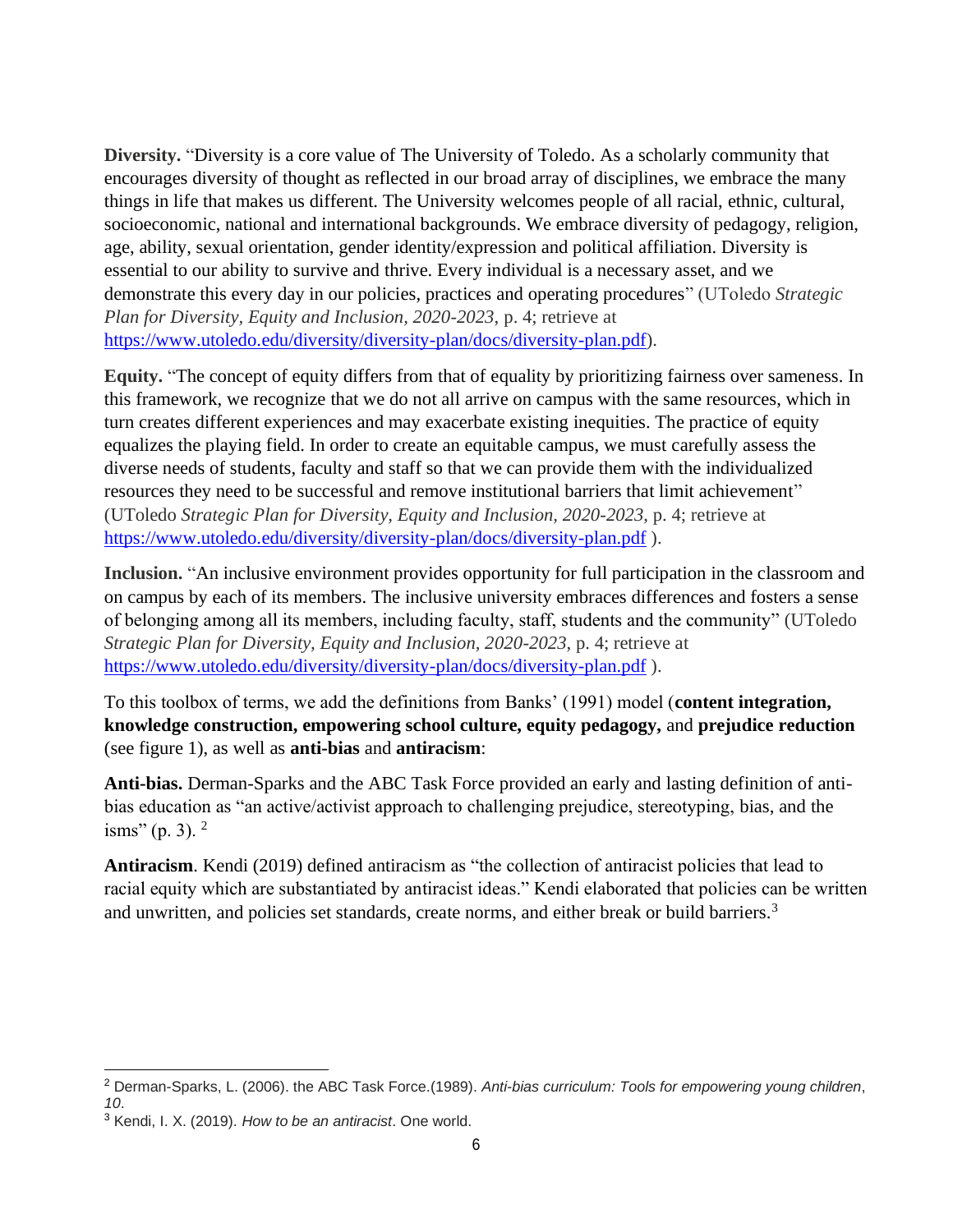## **Descriptive Statistics of Racial/Ethnic Diversity**

Descriptive statistics of racial/ ethnic diversity were provided by the Judith Herb College of Education administration, with the DC adapting to use terminology in accordance with UToledo institutional research conventions (see Appendix). The JHCOE has not collected data on other dimensions of diversity such as gender, sexual orientation, religion, disability, or socioeconomic status. Future reports will include more detailed information about methodology, including categories and data findings.

#### **Faculty Racial/Ethnic Diversity**

 $N = 79$ 

| Race/Ethnicity                 | 2020     | Goal (+10%)          |
|--------------------------------|----------|----------------------|
| American Indian/Native Alaskan | $1(1\%)$ | $1 - 2$              |
| Asian                          | 2(2%)    | $2 - 3$              |
| <b>Black/African American</b>  | 3(4%)    | $4 - 5$              |
| Hispanic/Latino/a              | $1(1\%)$ | $3 - 4$              |
| White/Caucasian                | 70 (88%) | Not seeking increase |
| Unknown/Other                  | 2(2%)    |                      |

#### **\*Administration/Professional Staff Racial/Ethnic Diversity**

#### N = 19 (*to be updated*)

| Race/Ethnicity                 | 2014     | Goal (+10%)          |
|--------------------------------|----------|----------------------|
| American Indian/Native Alaskan | $0(0\%)$ | $0 - 1$              |
| Asian                          | $0(0\%)$ | $0 - 1$              |
| <b>Black/African American</b>  | 3(16%)   | $3 - 4$              |
| Hispanic/Latino/a              | $0(0\%)$ | $0 - 1$              |
| White/Caucasian                | 16 (84%) | Not seeking increase |
| Unknown/Other                  | $0(0\%)$ |                      |

#### **\*Other Staff Racial/Ethnic Diversity**

#### N = 33 (*to be updated*)

| Race/Ethnicity                 | 2014     | Goal (+10%)          |
|--------------------------------|----------|----------------------|
| American Indian/Native Alaskan | $0(0\%)$ | $0 - 1$              |
| Asian                          | 4 (12%)  | $4 - 5$              |
| <b>Black/African American</b>  | 4 (12%)  | $4 - 5$              |
| Hispanic/Latino/a              | $0(0\%)$ | $0 - 1$              |
| White/Caucasian                | 23 (70%) | Not seeking increase |
| Unknown/Other                  | 2(6%)    |                      |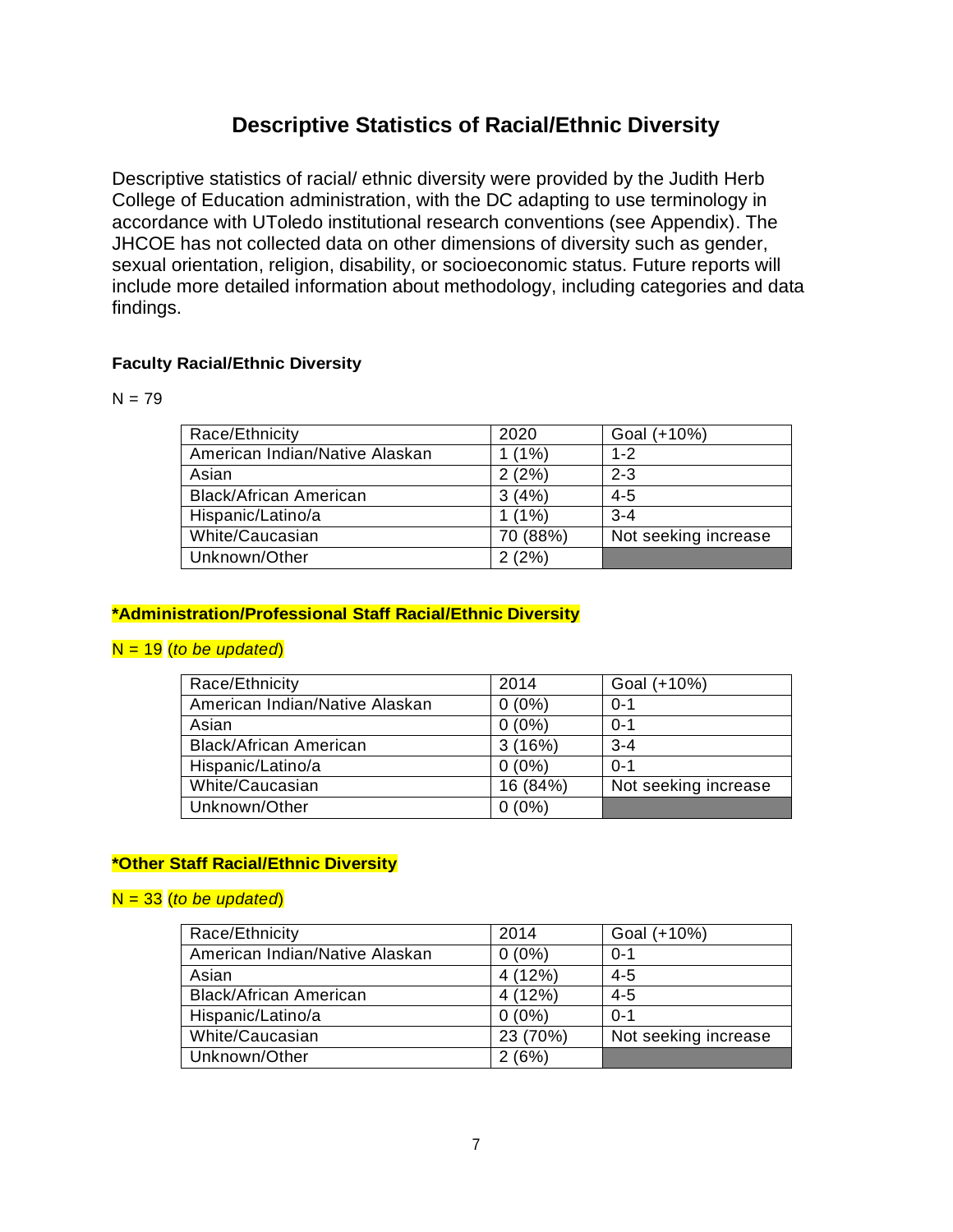## **Students (Undergraduate): Racial/Ethnic Diversity**

#### $N = 595$

| Race/Ethnicity                 | 2020        | Goal (+10%)          |
|--------------------------------|-------------|----------------------|
| American Indian/Native Alaskan | $2 (-1%)$   | $2 - 3$              |
| Asian                          | 3(<1%)      | $2 - 3$              |
| <b>Black/African American</b>  | 26 (4%)     | 56-57                |
| Hispanic/Latino/a              | 31 (5%)     | 36-37                |
| Multi-Racial/Ethnic            | 23 (3%)     | $20 - 21$            |
| White/Caucasian                | 491 (82%)   | Not seeking increase |
| Unknown                        | 17 (2%)     |                      |
| <b>Foreign Nationals</b>       | $3 (< 1\%)$ |                      |

## **Students (Graduate): Racial/Ethnic Diversity**

 $N = 297$ 

| Race/Ethnicity                 | 2020      | Goal (+10%)          |
|--------------------------------|-----------|----------------------|
| American Indian/Native Alaskan | $0(0\%)$  | $0 - 1$              |
| Asian                          | 6(2%)     | $2 - 3$              |
| <b>Black/African American</b>  | 57 (19%)  | $31 - 32$            |
| Hispanic/Latino/a              | 10 (3%)   | $14 - 15$            |
| Multi-Racial/Ethnic            | 9(3%)     | $6 - 7$              |
| White/Caucasian                | 226 (76%) | Not seeking increase |
| Unknown                        | 8(2%)     |                      |
| <b>Foreign Nationals</b>       | 16 (5%)   |                      |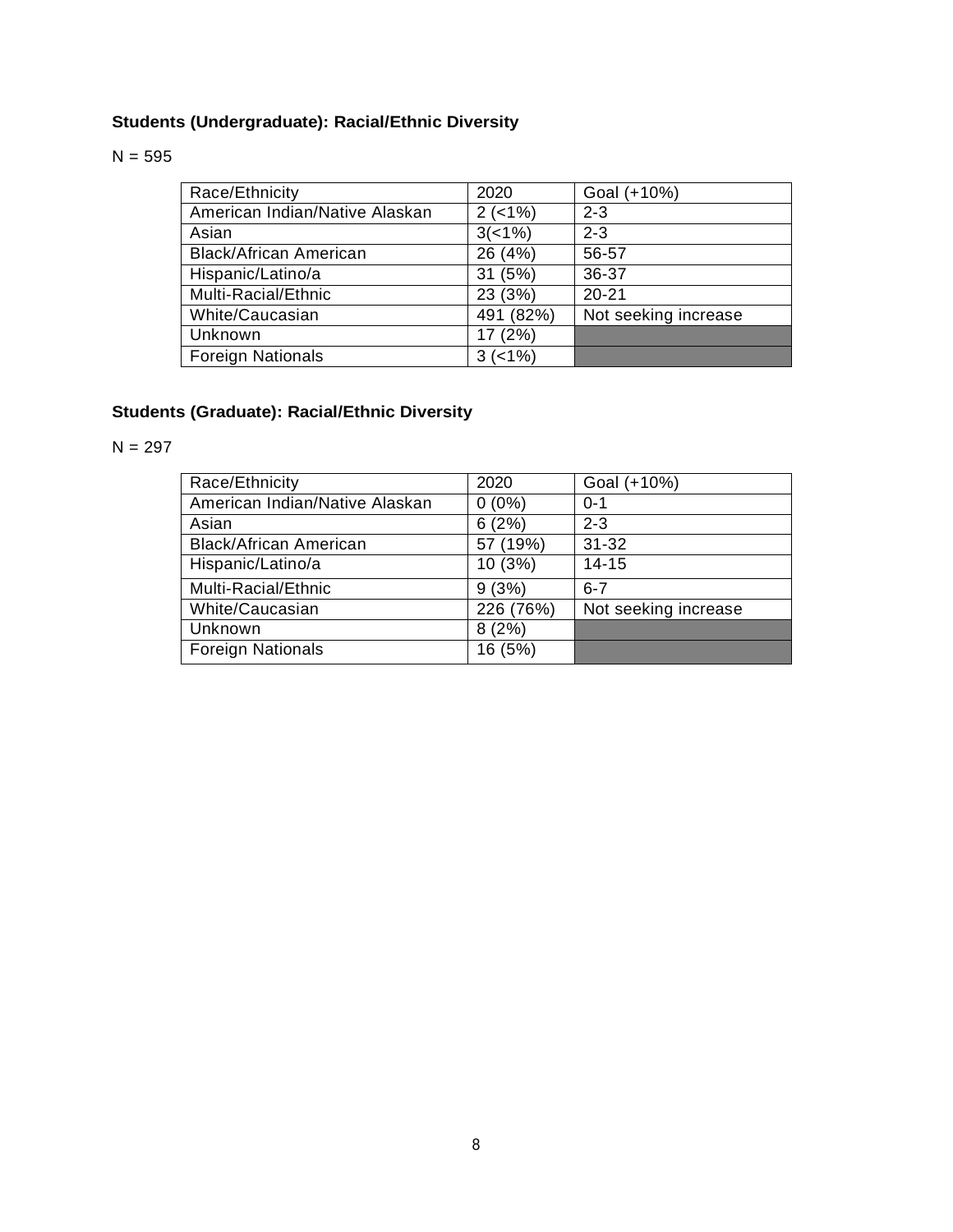## **Goals and Strategies**

### *JHCOE Diversity Plan (DP) articulation with UToledo* **Strategic Plan for Diversity, Equity and Inclusion, 2020-2023**

The DC has followed the university plan but also developed complementary goals that are appropriate for college level work: many aspects of the university strategic plan goals are beyond college-level influence; however, much important work can be done at the college level more efficiently and effectively than at the university level and that is where we place our focus. In order to improve readability, the UToledo Goal 5, Supplier diversity, is omitted from the DP as it is a university level concern. Table 1 displays the DP goals in conjunction with the UToledo plan.

#### *JHCOE Diversity Committee (DC) plan working within the JHCOE*

The following should be understood as the DC working with the JHCOE Dean's Office, as the DC reports to the Dean. In implementing all, the DC will reach out for help to the JHCOE College Council and other entities, and the DC always welcomes input and participation from the JHCOE faculty, staff, and students at large.

| <b>JHCOE DC Core</b><br>Concerns                                               | Recruitment & Retention:<br><b>Students</b>                                                          | Recruitment &<br><b>Retention: Faculty</b>                                             | Recruitment &<br><b>Retention: Staff</b>                                     | Curriculum & Instruction                                                                                                    | Culture                                                                                 | Policies |
|--------------------------------------------------------------------------------|------------------------------------------------------------------------------------------------------|----------------------------------------------------------------------------------------|------------------------------------------------------------------------------|-----------------------------------------------------------------------------------------------------------------------------|-----------------------------------------------------------------------------------------|----------|
| Banks Dimensions of<br>Multicultural<br>Education                              | An Empowering School Culture<br>$\bullet$<br><b>Knowledge Construction</b><br><b>Equity Pedagogy</b> |                                                                                        |                                                                              | <b>Prejudice Reduction</b><br>Knowledge<br>$\bullet$<br>Construction<br>An Empowering<br>$\bullet$<br><b>School Culture</b> | An Empowering School Culture<br><b>Knowledge Construction</b><br><b>Equity Pedagogy</b> |          |
| <b>UToledo Strategic</b><br>Plan for Diversity,<br><b>Inclusion and Equity</b> | Goal 1: Increase the<br>recruitment and retention of<br>underrepresented students                    | Goal 2: Increase the<br>recruitment and<br>retention of<br>underrepresented<br>faculty | Goal 3: Increase and<br>retain the numbers of<br>staff who are<br>minorities |                                                                                                                             | Goal 4: Cultivate mutually beneficial community<br>university partnerships              |          |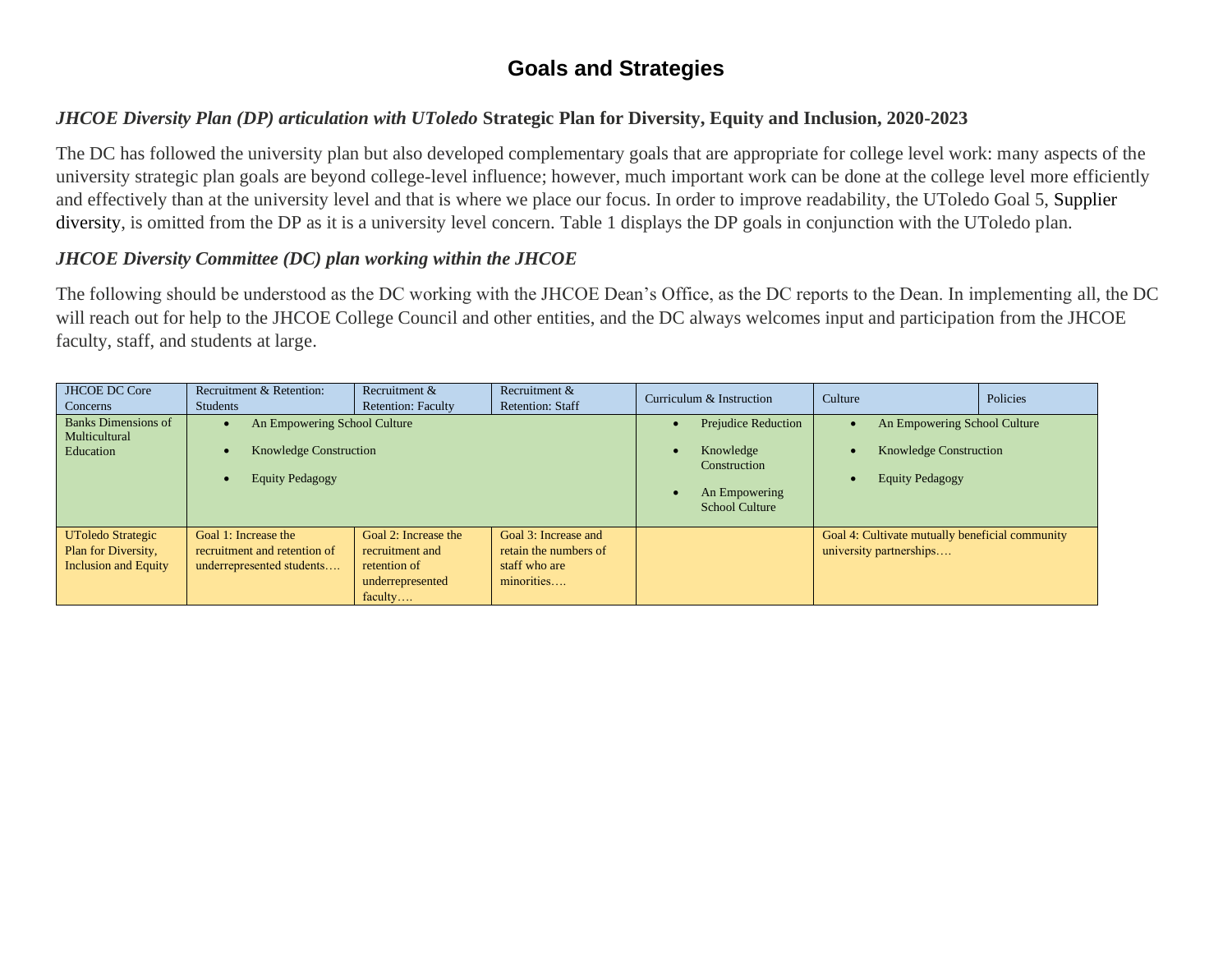| AY 2020-2021 |                                                                   |                                                  |                                                        | Work with faculty                                               | Invite participants from                                   |                                            |
|--------------|-------------------------------------------------------------------|--------------------------------------------------|--------------------------------------------------------|-----------------------------------------------------------------|------------------------------------------------------------|--------------------------------------------|
|              | Identify initiatives in place                                     |                                                  |                                                        | representatives on the DC to                                    | JHCOE undergraduate,                                       |                                            |
|              | within the JHCOE for                                              |                                                  |                                                        | pilot anti-bias/antiracist                                      | graduate students and alumni                               |                                            |
|              | recruiting and retaining                                          |                                                  |                                                        | curricula in two undergraduate                                  | to share their own                                         |                                            |
|              | diverse students and feature                                      |                                                  |                                                        | education classes and to                                        | experiences with and without                               |                                            |
|              | them on the DC website.                                           |                                                  |                                                        | develop process for faculty to                                  | discrimination within the                                  |                                            |
|              |                                                                   |                                                  |                                                        | work with DC to develop                                         | school and curriculum in a                                 |                                            |
|              |                                                                   |                                                  |                                                        | similar curricula in other                                      | video feature.                                             |                                            |
|              |                                                                   |                                                  |                                                        | courses and working with other                                  |                                                            |                                            |
|              |                                                                   |                                                  |                                                        | aspects of diversity.                                           | Establish a system to work                                 |                                            |
|              |                                                                   |                                                  |                                                        |                                                                 | with other groups on in the                                |                                            |
|              |                                                                   |                                                  |                                                        |                                                                 | college, campus, and                                       |                                            |
|              |                                                                   |                                                  |                                                        |                                                                 | community to support their                                 |                                            |
|              |                                                                   |                                                  |                                                        |                                                                 | programming relevant to                                    |                                            |
|              |                                                                   |                                                  |                                                        |                                                                 | diversity, equity, and                                     |                                            |
|              |                                                                   |                                                  |                                                        |                                                                 | inclusion by advertising it                                |                                            |
|              |                                                                   |                                                  |                                                        |                                                                 | within the JHCOE and to                                    |                                            |
|              |                                                                   |                                                  |                                                        |                                                                 | partner with them in offering                              |                                            |
|              |                                                                   |                                                  |                                                        |                                                                 | programming when                                           |                                            |
|              |                                                                   |                                                  |                                                        |                                                                 | appropriate.                                               |                                            |
|              |                                                                   |                                                  |                                                        |                                                                 |                                                            |                                            |
|              |                                                                   |                                                  |                                                        |                                                                 | Post on the DC webpage                                     |                                            |
|              |                                                                   |                                                  |                                                        |                                                                 | research from JHCOE                                        |                                            |
|              |                                                                   |                                                  |                                                        |                                                                 | faculty and students on                                    |                                            |
|              |                                                                   |                                                  |                                                        |                                                                 | diversity, equity, and                                     |                                            |
|              |                                                                   |                                                  |                                                        |                                                                 | inclusion that is relevant to                              |                                            |
|              |                                                                   |                                                  |                                                        |                                                                 | JHCOE, and ongoing                                         |                                            |
|              |                                                                   |                                                  |                                                        |                                                                 | invitation to faculty and                                  |                                            |
|              |                                                                   |                                                  |                                                        |                                                                 | students to contribute                                     |                                            |
|              |                                                                   |                                                  |                                                        |                                                                 | research by sending it to the                              |                                            |
|              |                                                                   |                                                  |                                                        |                                                                 | DC for posting.                                            |                                            |
| AY 2021-2022 | Research and report on the                                        | Develop anti-racist,                             | Develop anti-racist, anti-                             | Develop standards and                                           | Present for discussion at a                                | Generate an                                |
|              | demographic characteristics                                       | anti-homophobic, anti-                           | homophobic, anti-                                      |                                                                 |                                                            | organizational chart                       |
|              | of graduate students who                                          | transphobic and other                            | transphobic and other                                  | guidelines, as well as a syllabus<br>statement, toward creating | JHCOE meeting a list of<br>concepts/language necessary     | featuring each                             |
|              | have received graduate                                            | inclusive policies and                           | inclusive policies and                                 | foundational knowledge and                                      | to discussion of inclusion,                                | leadership positions                       |
|              |                                                                   |                                                  |                                                        | assessment of common                                            | antidiscrimination, and                                    | roles and                                  |
|              | assistantships over the past 5                                    | procedures including                             | procedures including but                               |                                                                 |                                                            | responsibilities                           |
|              | years as well as the feasibility<br>of the amount of the stipends | but not limited to<br>creating language for      | not limited to creating<br>language for each           | knowledge, skills, and<br>dispositions in cultural              | specifically anti-<br>bias/antiracism, and lead            | related to diversity,                      |
|              | awarded to support students                                       | each position opening                            | position opening that is                               | competency, inclusion, and                                      | faculty in practicing                                      | inclusion, equity                          |
|              | without other means of                                            | that is intended to                              | intended to enhance the                                | anti-bias/antiracism. Post on                                   | developing comfort level for                               | and anti-                                  |
|              |                                                                   | enhance the                                      |                                                        |                                                                 | discussion.                                                | bias/antiracism, and                       |
|              | support, especially first-<br>generation and historically         | recruitment, hiring, and                         | recruitment, hiring, and<br>retention of diverse staff | DC webpage and submit to<br>University Assessment               |                                                            | post this on DC                            |
|              |                                                                   |                                                  | and administrators.                                    |                                                                 |                                                            |                                            |
|              | marginalized groups.                                              | retention of diverse                             |                                                        | Committee (UAC).                                                | Create or adopt a tool that                                | webpage.                                   |
|              | (3)                                                               | faculty, staff, and                              |                                                        |                                                                 | can be utilized to discuss                                 |                                            |
|              |                                                                   | administrators.                                  |                                                        |                                                                 | equitable practices at each                                |                                            |
|              |                                                                   |                                                  |                                                        |                                                                 | department meeting,                                        |                                            |
|              |                                                                   |                                                  |                                                        |                                                                 | distribute to departments and                              |                                            |
|              |                                                                   |                                                  |                                                        |                                                                 | post on DC webpage.                                        |                                            |
| AY 2022-2023 |                                                                   |                                                  |                                                        |                                                                 |                                                            |                                            |
|              | Research scheduling of<br>courses to maximize                     | Investigate the hiring<br>practices for parttime |                                                        |                                                                 | Develop and bring to college<br>faculty for discussion and | Reconceptualize the<br>categories in which |
|              |                                                                   |                                                  |                                                        |                                                                 |                                                            |                                            |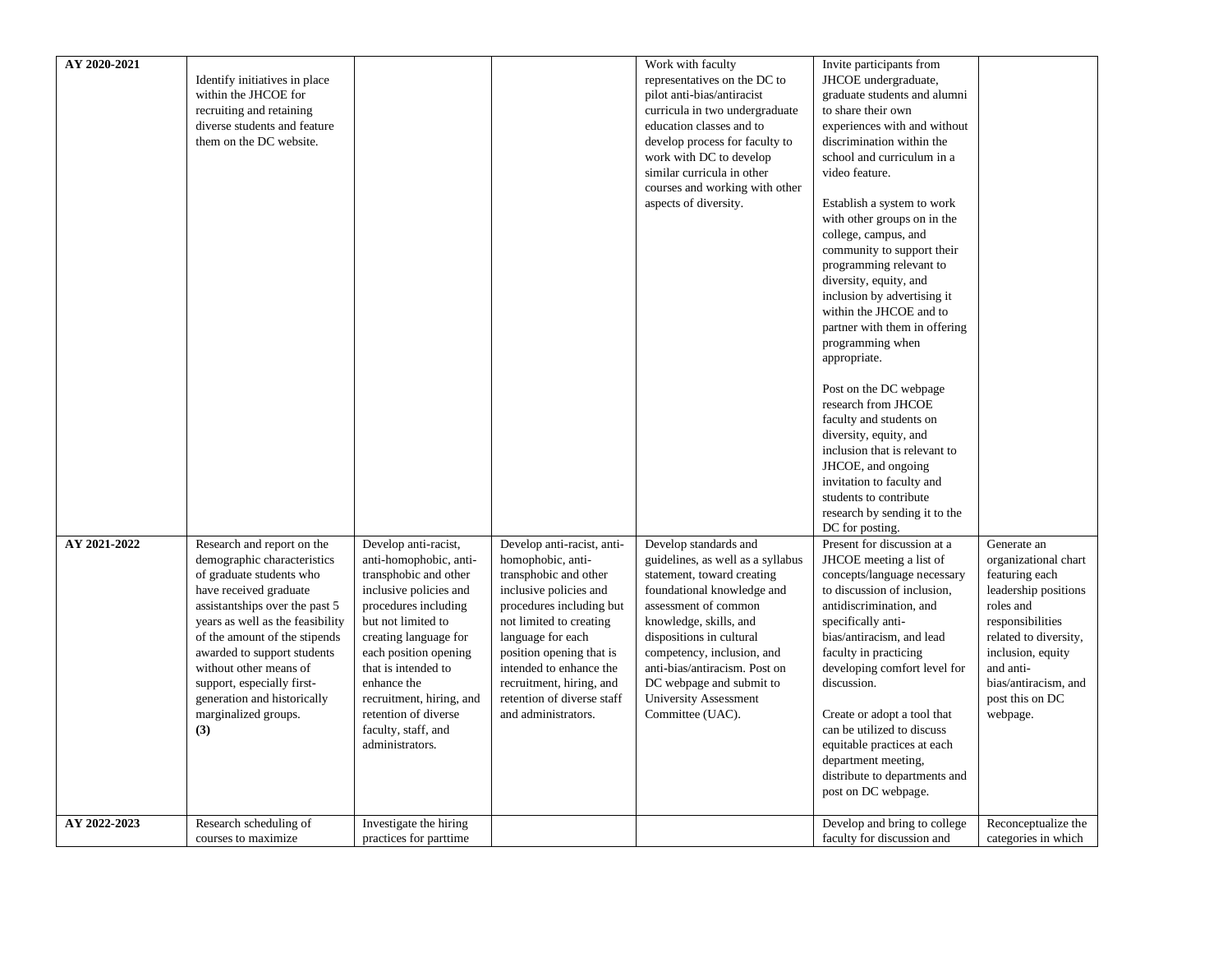| accessibility for students who | instructors toward       |  | adoption a statement          | data on faculty,     |
|--------------------------------|--------------------------|--|-------------------------------|----------------------|
| work fulltime, this toward     | providing this valuable  |  | regarding JHCOE's             | staff, and students  |
| supporting diversity, equity,  | professional experience  |  | commitment to diversity,      | are reported to show |
| and inclusion based on         | and establish interview  |  | inclusion, equity, and anti-  | representation of    |
| socioeconomic status.          | process that includes    |  | bias/antiracism to be created | domestic             |
|                                | knowledge, skills, and   |  | on the website and all        | historically         |
|                                | dispositions toward      |  | syllabi.                      | marginalized ethnic  |
|                                | anti-bias/antiracism and |  |                               | and racial groups.   |
|                                | other social justice     |  |                               |                      |
|                                | curriculum and           |  |                               | Review and audit     |
|                                | pedagogy.                |  |                               | policies and         |
|                                | (5)                      |  |                               | practices of         |
|                                |                          |  |                               | assigning students   |
|                                |                          |  |                               | to field placements  |
|                                |                          |  |                               | and student          |
|                                |                          |  |                               | teaching for         |
|                                |                          |  |                               | diversity, equity,   |
|                                |                          |  |                               | and inclusion        |
|                                |                          |  |                               | concerns.            |